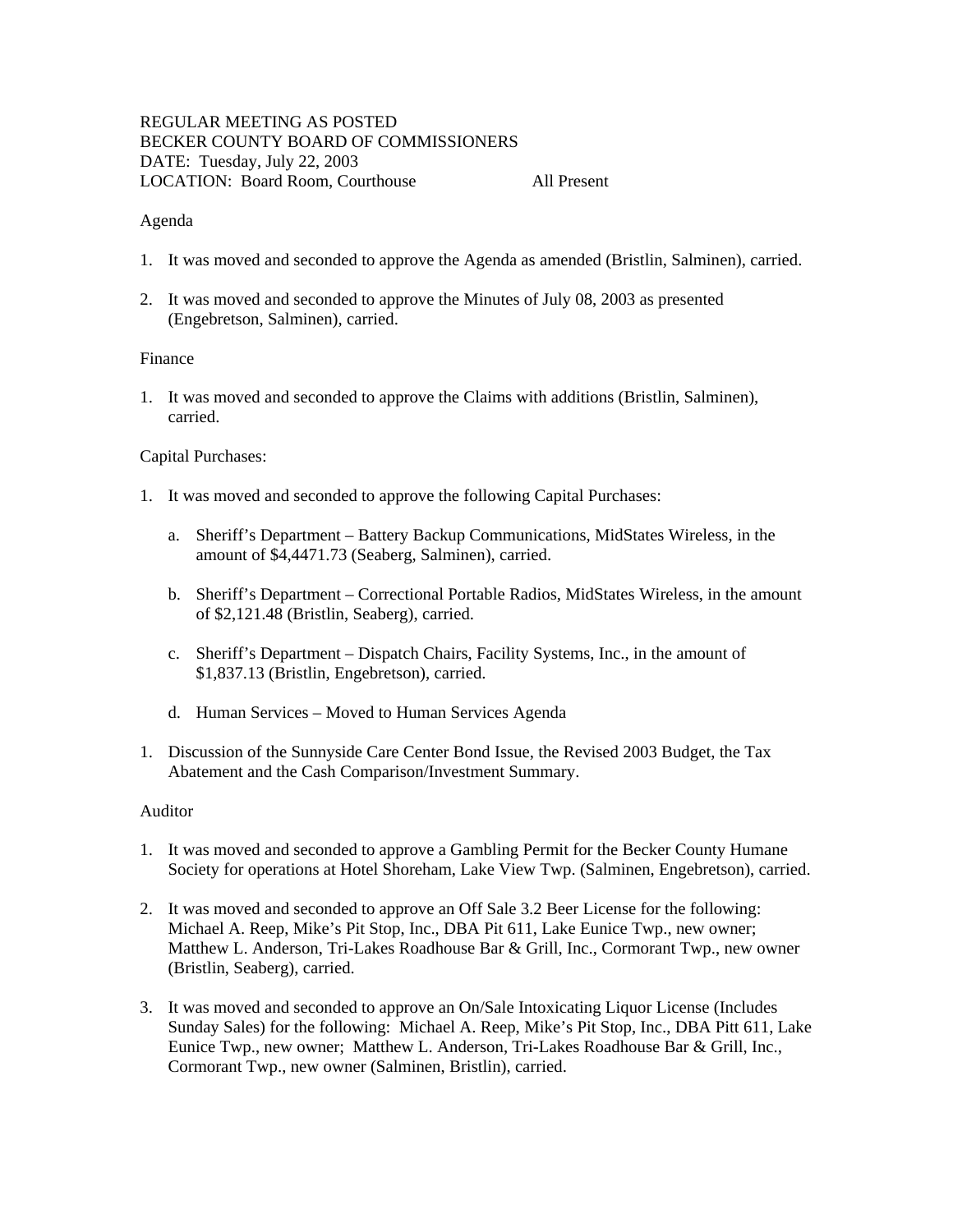- 4. It was moved and seconded to approve a Seasonal Tobacco License for the following: Michael A. Reep, Mike's Pit Stop, Inc., DBA Pitt 611, Lake Eunice Twp., new owner; Matthew L. Anderson, Tri-Lakes Roadhouse Bar & Grill, Inc., Cormorant Twp. (Bristlin, Engebretson), carried.
- 5. It was moved and seconded to approve a 2 A.M. Closing Liquor License Application for Matthew L. Anderson, Tri-Lakes roadhouse Bar & Grill, Inc., Cormorant Twp., new owner (Salminen, Bristlin), carried.
- 6. It was moved and seconded to pass Resolution No. 07-03-2B. requesting approval from the Minnesota Department of Natural resources to proceed with the sale of listed Tax-Forfeited lands in Becker County. A Roll Call vote was taken and all were in approval (Bristlin, Seaberg), carried.
- 7. It was moved and seconded to approve the request from Sunnyside Care Center to issue General Obligation Bonds in the amount of \$1,250,000 through Ehlers & Associates (Engebretson, Bristlin), carried.
- 8. It was moved and seconded to approve to contract with the Bureau of Social Ministry (BSM) to manage the Sunnyside Care Center (Bristlin, Engebretson), carried.

# Recorder

- 1. It was moved and seconded to approve the State of Minnesota Satellite Office Agreement to provide Uniform Commercial Code filing and retrieval services and authorizes the signatures of the Board Chair and the County Administrator (Engebretson, Bristlin), carried.
- 2. It was moved and seconded to approve the County Recorder Indexing System Software Assurance Agreement and authorizes the signature of the Board Chair and the County Administrator (Engebretson, Bristlin), carried.
- 3. It was moved and seconded to accept into county policy the fee increase of \$5.00 for completing the recording information on any document when requested (Engebretson, Salminen), carried.

#### Human Services

- 1. It was moved and seconded to concur with the Finance Committee to approve the Capital Purchase Request for (9) Standard Nitsuko Telephones from Midwest Communications in the amount of \$990 (Salminen, Bristlin), carried.
- 2. It was moved and seconded to approve the Transit Claims (Bristlin, Salminen), carried.
- 3. It was moved and seconded to approve the Human Services Claims (Salminen, Bristlin), carried.
- 4. The Public Assistance Application Report was reviewed.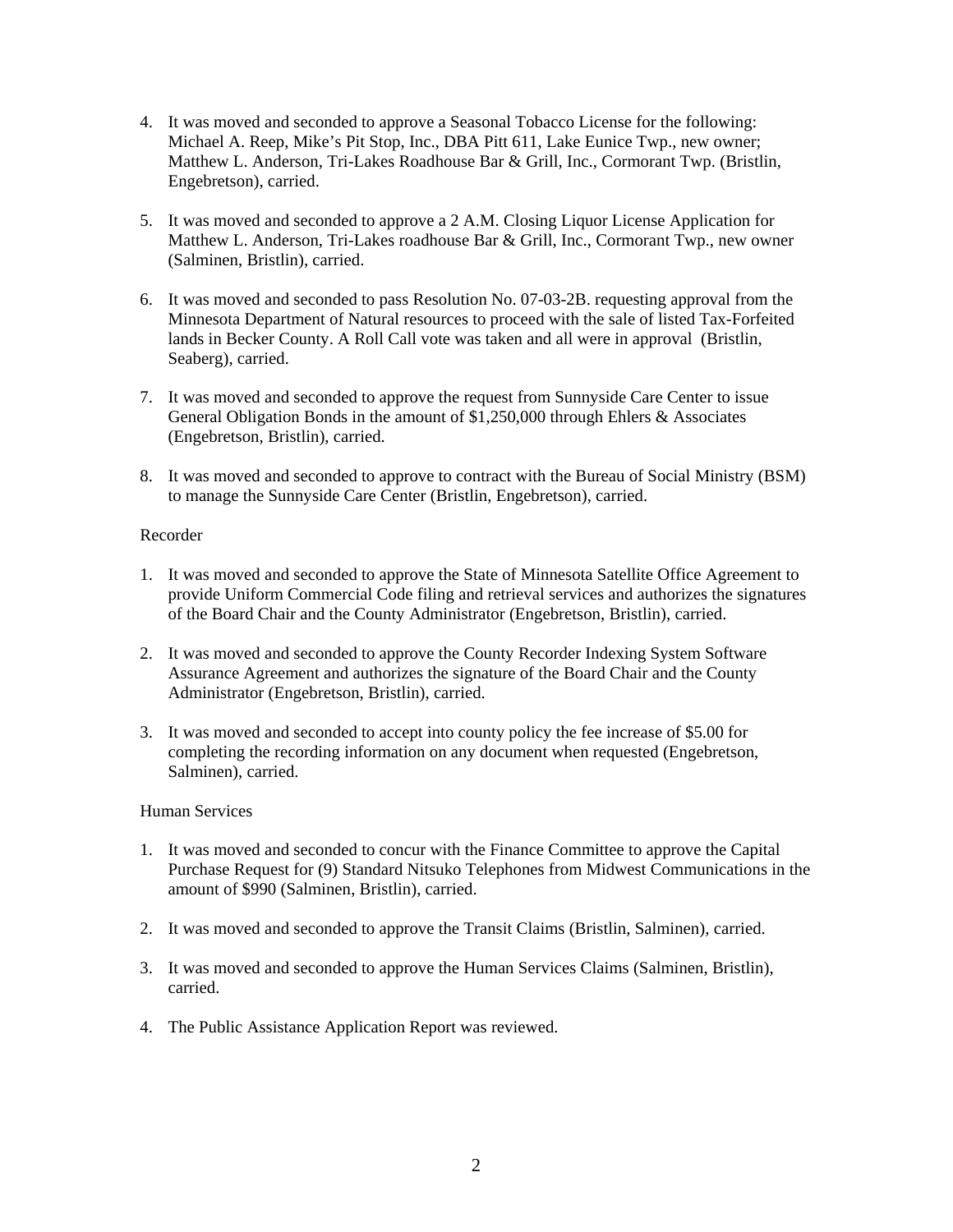#### Assessor

1. It was moved and seconded to remove Parcel # 19.8477.000 from the Abatement List and seconded to approve the following Abatements (Salminen, Seaberg), carried.

## 2003 Tax Payable

| Parcel #         | Twn/Cty       | Amount | Reason     |
|------------------|---------------|--------|------------|
| 02.0307.000      | Audubon       | \$238  | Homestead  |
| 07.8006.000      | Cuba          | 26     | Homestead  |
| 17.1206.000      | Lake Eunice   | 186    | Homestead  |
| 20.0270.000      | Maple Grove   | 206    | Homestead  |
| 25.0167.000      | Round Lake    | 36     | Correction |
| 49.1593.816      | Detroit Lakes | 240    | Homestead  |
| 49.1742.612      | Detroit Lakes | 638    | Homestead  |
| 49.1742.616      | Detroit Lakes | 642    | Homestead  |
| 2002 Tax Payable |               |        |            |
| Parcel #         | Twn/Cty       | 642    | Homestead  |
| 25.0167.000      | Round Lake    | 3      | Correction |

Commissioners

- 1. Reports & Correspondence:
	- a. EDA Meeting, Commissioner Bristlin and Salminen
	- b. West Central Meeting, Commissioner Bristlin
	- c. NACo Conference, Commissioner Engebretson
	- d. Multi-County Meeting, Commissioner Seaberg
- 2. It was moved and seconded to approve the revised 2003 Budget (Bristlin, Salminen), carried.
- 3. Roy Smith, County Surveyor updated the Board on survey records that were kept in his office or recorded at the Courthouse. It was moved and seconded to direct Roy Smith to re-submit a bill for the balance of survey work he completed for the county (Bristlin, Salminen), carried.
- 4. It was moved and seconded to send a letter of congratulations to Colleen Landkamer, Blue Earth County on becoming the new 2nd Vice-President of NACo (Engebretson, Seaberg), carried.
- 5. It was moved and seconded to allow (2) Commissioner's to attend the meeting on August 4 (Bristlin, Seaberg), Motion Failed. Engebretson, Salminen, Winter voting nay. It was moved and seconded to approve any Commissioner's attendance at the stated meeting and to post the meeting (Enbebretson, Salminen), carried.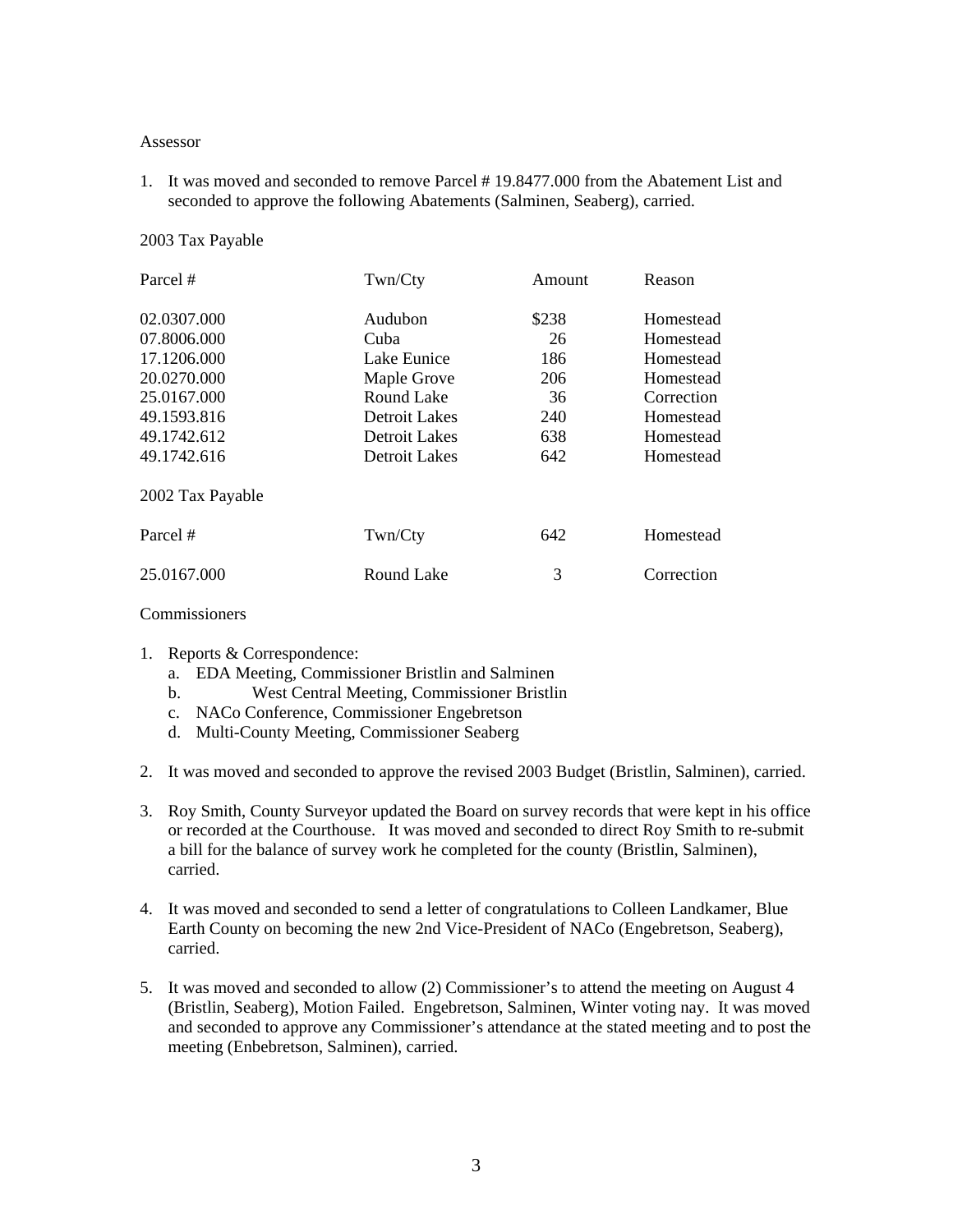## Planning & Zoning

- 1. It was moved and seconded to approve the Planning Commission Minutes (PC) of July 15, 2003:
	- 1) FIRST ORDER OF BUSINESS: Ron Dow. It was moved and seconded to concur with the findings and recommendations of the PC to approve a request for a conditional use permit to allow a retaining wall in the shore impact zone for property in Audubon Twp. Based on the fact that it replaced an existing retaining wall with the stipulation that (10) feet of grass be planted on the sand blanket and some shrubs be planted to camouflage the wall as outlined in the plan submitted to the Zoning Office (Bristlin, Salminen), carried.
	- 2) SECOND ORDER OF BUSINESS: Wesley Lade. It was moved and seconded to concur with the findings and recommendations of the PC to approve a request for a certificate of survey for three lots without the access easement and a change of zone from agricultural to residential, Lake Eunice Twp., based on the fact that the lots meet the criteria of the Zoning Ordinance and Subdivision Ordinance (Bristlin, Seaberg), carried.
	- 3) THIRD ORDER OF BUSINESS: Rebecca Hastad. Tabled.
	- 4) FOURTH ORDER OF BUSINESS: David Ewanika. Burlington Twp. It was moved and seconded to concur with the findings and recommendations of the PC to approve a detached storage shed 24 ft. in height, based on the fact that although the structure is in the shoreland district, the structure is also in an agricultural district and the shed would not be detrimental to the surrounding area (Bristlin, Seaberg), carried.
	- 5) FIFTH ORDER OF BUSINESS: Milton Erickson. Audubon Twp. It was moved and seconded to concur with the findings and recommendations of the PC to approve a conditional use permit to allow gravel extraction as outlined in the business plan submitted with the application based on the fact that the use would not be detrimental to the surrounding area (Bristlin, Salminen), carried.
	- 6) SIXTH ORDER OF BUSINESS: MMCDC. Sugar Bush Twp. It was moved and seconded to concur with the findings and recommendations of the Pc to approve a change of zone from residential to commercial based on the fact that there is other commercial property adjacent to this property and this property was commercial in the past (Salminen, Bristlin), carried.
	- 7) SEVENTH ORDER OF BUSINESS: Mark Bothum. Lake View Twp. It was moved and seconded to concur with the PC to approve to allow a fence (4) feet high in the shore impact zone (from the ohw to 37.5 feet back) and the remainder of the fence to be (6) feet high. An amendment was added to this motion to allow a fence (6) feet high the whole distance and then to (4) feet where it would affect the view of traffic (Salminen, Engebretson), carried.
	- 8) EIGHTH ORDER OF BUSINESS: Curtis Johnson. Lake View Twp. It was moved and seconded to concur with the findings and recommendations of the PC to approve the certificate of survey to allow two lots and the change of zone based on the fact the lots have adequate size and lake frontage and are larger than most lots in the area, with the stipulation that any new structure would have to remain in the footprint of the present cabin (Bristlin, Seaberg), carried. Engebretson voting nay.
	- 9) NINTH ORDER OF BUSINESS: Lynette Bouton. Cormorant Twp. It was moved and seconded to concur with the findings and recommendations of the PC to approve the change of zone from agricultural to residential and approve the certificate of survey for one lot based on the fact that it toes meet the criteria of the Zoning Ordinance and Subdivision Ordinance and the road issue will be corrected (Salminen, Bristlin), carried.
	- 10) TENTH ORDIER OF BUSINESS: Final Plat of Cone Cove Shores. It was moved and seconded to concur with the findings and recommendations of the PC to approve the final